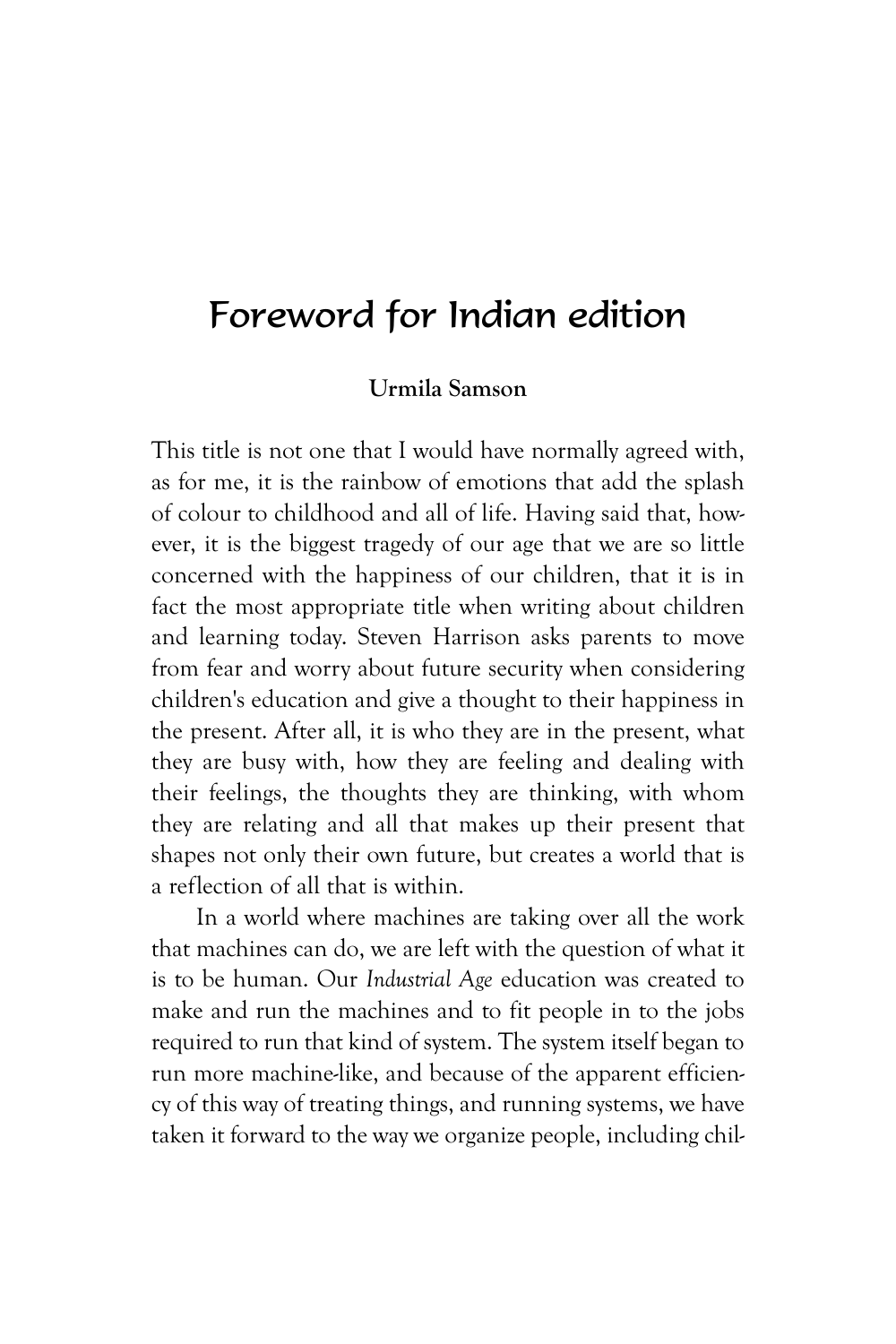dren. Even for the treatment of illness, the human body is perceived as a machine. It is clear from the problems that face us on all levels, systemic, cultural and personal, that this model is not working, and that we need to change our relationship with human life and all of life on our beloved planet.

Steven Harrison also brings up the question of fragmentation that leads to dysfunction again on many levels. Separation of child from family and community, segregation by age and sometimes sex separation of subjects within a curriculum and curriculum detached from the rest of life, teachers far removed from the child's reality and the requirement of separation within the child's being, of their own thoughts, emotions and the physical self. This repeated and mostly intangible fragmentation from a very tender age is forced and I could go so far as to say brutal. It is no wonder that as adults we can be so desensitized to others, after having experienced this systematic breaking down and breaking up of our beings, throughout our own childhood.

Our children today are burdened with a system that was created for the Industrial Age, it is already not serving the Information Age, and we are moving faster than ever before, into the unknown. Those who know a lot, also know that there is much much more that is unknown, and in fact unknowable. Again, all the information that most of us need, is available at the click of a button on a hand held device, we carry around in our pockets. This makes memorization of prescribed information redundant-yesterday! So what now?

There is a saying that it takes a whole village to bring up a child. The Happy Child gives us very workable solutions whose time has come, such as the *Living School* at the centre of the community for the time being, with porous walls,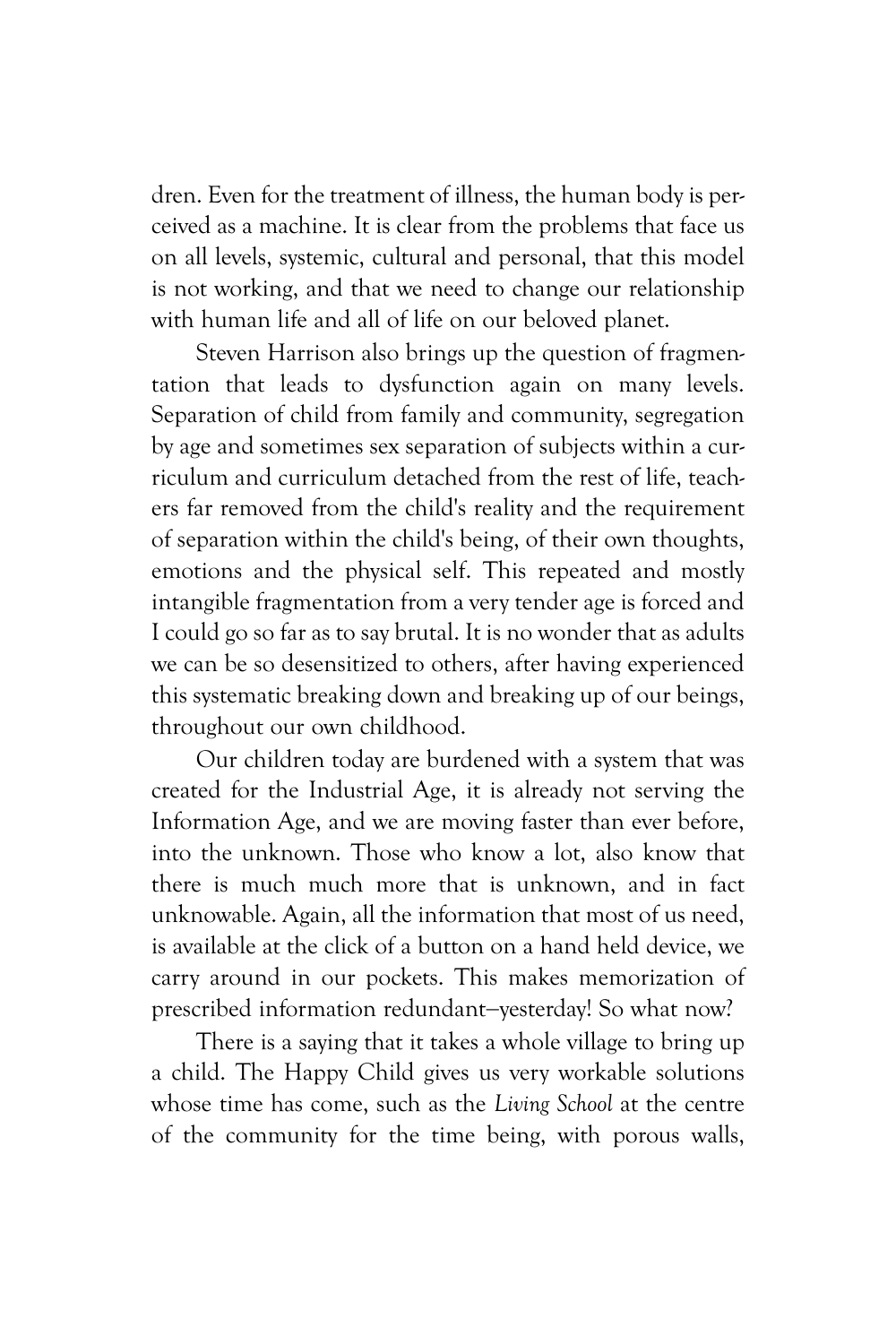which can transition to Learning Communities, Intentional Families and Living Communities, where learning happens all the time, everywhere, in exchanges, through all parts of the being in relationship with everyone and everything. Relationship and love are central. This kind of learning is happening in any case in some measure, mostly outside of schools. It is time to now recognize and understand its power.

What is the relevance to Indian readers? India is a country of tremendous diversity; possibly the most diverse country on all of earth. This diversity is being severely compromised by standardized education imported from the West. This education makes us all compete for the same kinds of careers, livelihoods and lifestyles. Worse still, it makes us yearn for the same kinds of housing, clothing, food and products. We are fast losing languages; less is being read and written in our mother tongues. We are losing our traditional arts, crafts, dances, theatre and stories. There are valuable herbal remedies and attitudes to health and healing of various kinds, all over the country. There are deep spiritual traditions that are little known, which balance inner and outer learning. Exploration of this deeper understanding of learning can bring about change that we cannot right now imagine, emanating from the mysterious inner depths of our very beings.

A friend of mine visits villages deep in the interiors. She is fascinated by such Indian villages. Here, she tells me, there are only happy children! They spend their days climbing trees, eating berries, swimming in clean, clear streams and rivers far from the pollutants of cities, factories and sewage. They learn all the skills they need for adulthood and survival while living and playing. How to gather materials and food, build a house or a fire, cook, weave, collect honey, herbal remedies and how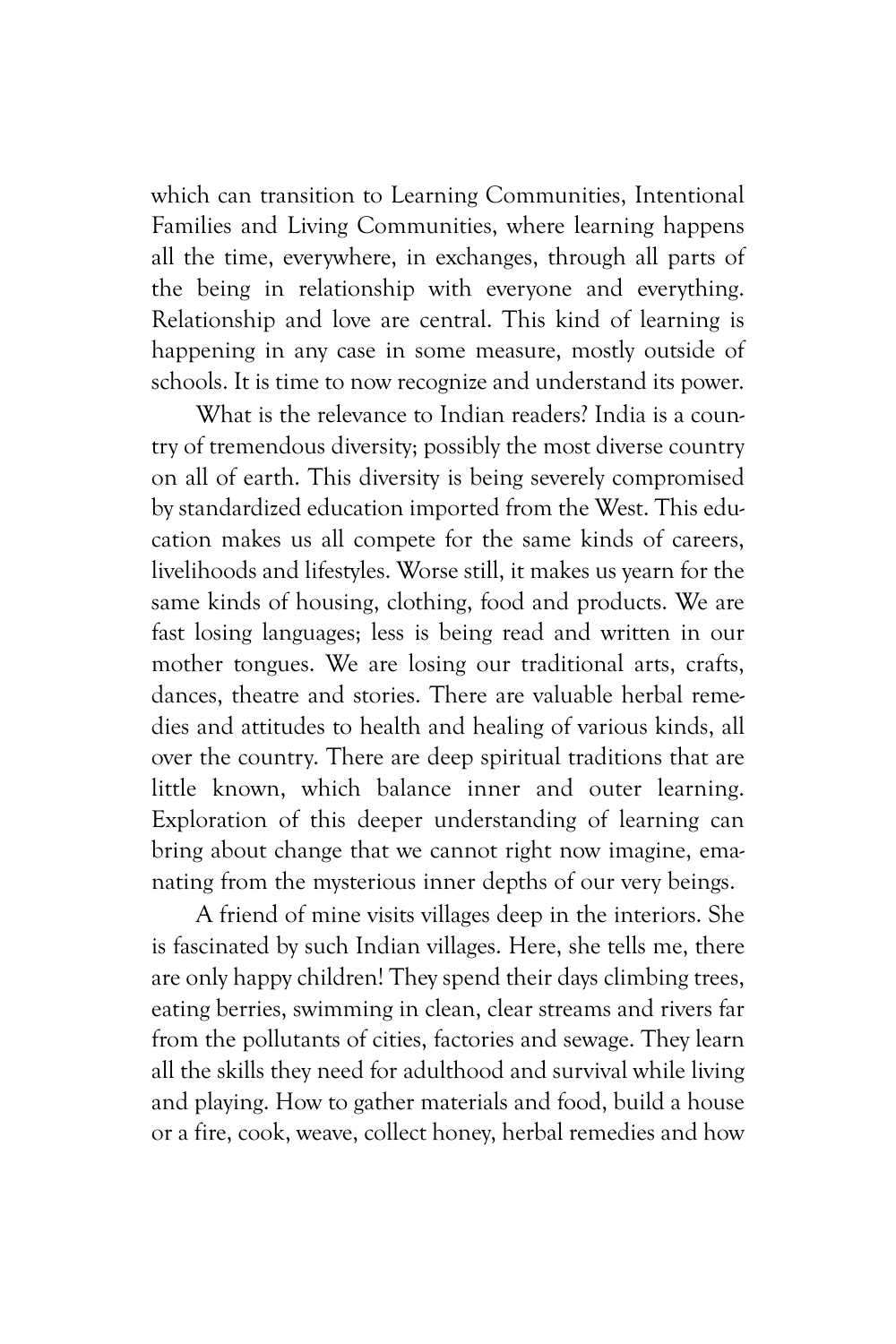to birth a child. They take what they need without waste, and give back to the earth as part of their way of life.

Enter RTE, in which every child between the ages of 6&14 will be provided free and compulsory education in school. Here they will learn to read. What will the content of that reading be? Here they will learn to memorize facts. Which facts? They will have to sometimes spend an hour or more to go to one place every day. They will have to sit in one place for several hours. They will be taught the dominant language and their own language and culture will be derided. They will have to recite by rote things that they will not have much use for now or ever. They will be taught to use toilets which will then become smelly and have to be cleaned, using up precious water resources and no longer 'giving back to the earth'. They will be graded and assessed on abilities that have no meaning to them now or ever. They will start feeling shame about themselves, their beautiful, healthy and happy lives, their parents and their ancestors. Within a generation they will be unable to live their integrated lives in harmony and interdependence with nature and will move to the city for a 'better' life, usually on the fringes, in slums, as they can never compete with those of us who have been 'well educated' in the money system for generations. The moment I say this, someone is sure to tell me, "Don't glamorize village life". Fair enough. Then let us not glamorize the life of the educated either. Let us give equal dignity to the illiterate and spare some time to learn from them too.

Since urban India is irretrievably in the grip of the Westernized monoculture or single reality, we can turn to rural India for a more 'real' education and an experience of multiple realities and possibilities. In India, there exist com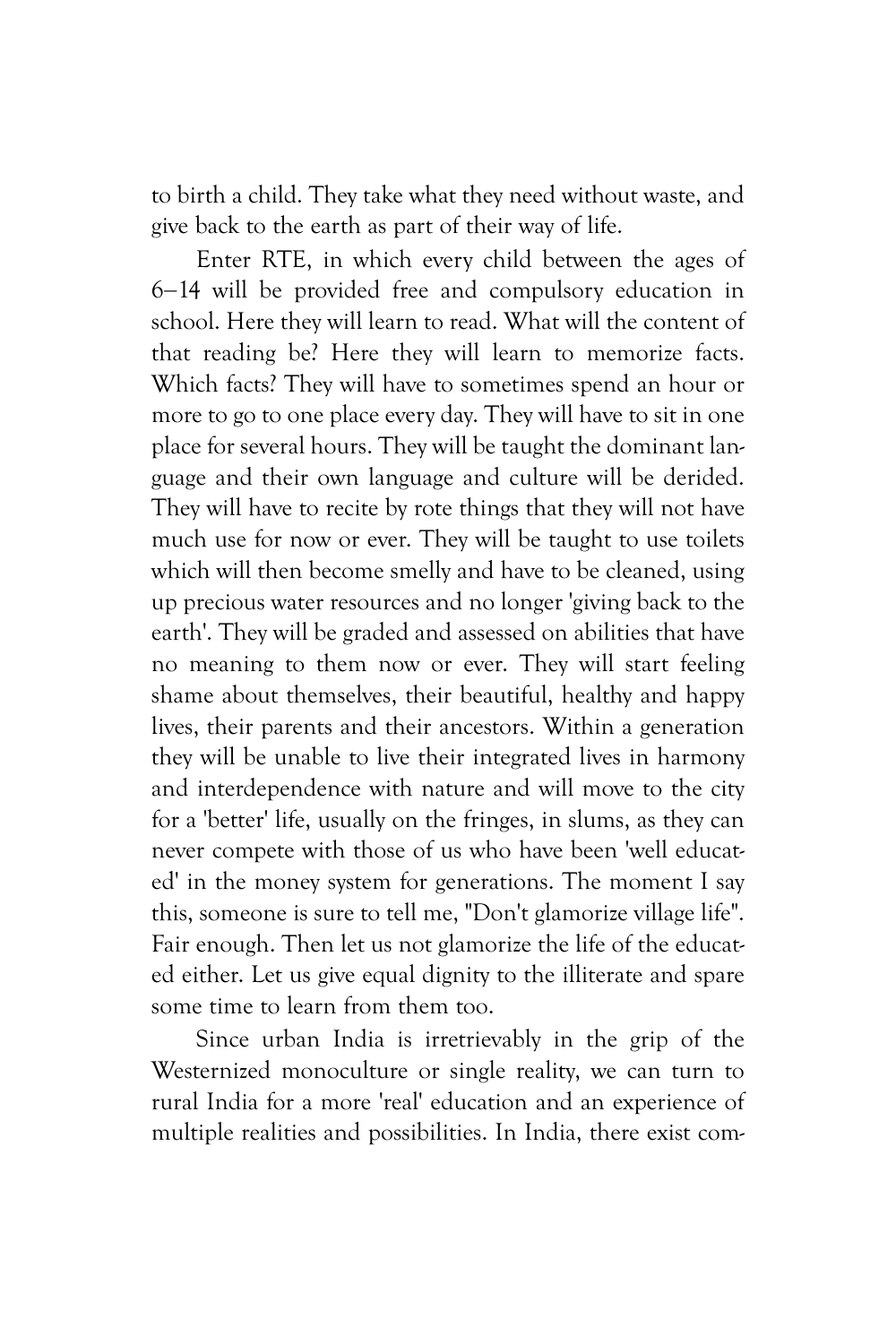munities that know no crime, that need no old age homes, nor do they fear sickness, old age, loneliness or death. Nature, animals, resources, the elderly, little children are honoured and cared for. There is no dysfunction or fragmentation in thought, function, relationship or within the self. Whereas no one is saying we have to 'go back' to those ways, it is of great importance that we un-brainwash ourselves long enough to go in search of questions instead of accepting the readymade answers.

Twenty years ago there were a few homeschooling and unschooling families in the country. Today, in 2013, I am guessing that there are several thousands, and counting the families with no access to school who are nevertheless learning everything they need to survive and thrive, there are countless more. Many families are struggling with questions about 'the future', the content of curriculum, its relevance to children today and their lives tomorrow, the way in which children spend their childhood, the way in which relationships are structured because of school: with parents, with teachers, with classmates, with others; money: how it is earned, what it means, is there life beyond it, what would life be like without it. For me, these are the families that are the hope, not only for the country, but also for the world. All our systems are in need of rethinking and re-imagining. Our human brains were meant for intricate multi dimensionality. These abilities are being schooled out of us. Instead of evolving into higher beings, we are being standardized to feed and service a one dimensional global giant. The same human brain that created today is well capable of recreating a very different tomorrow.